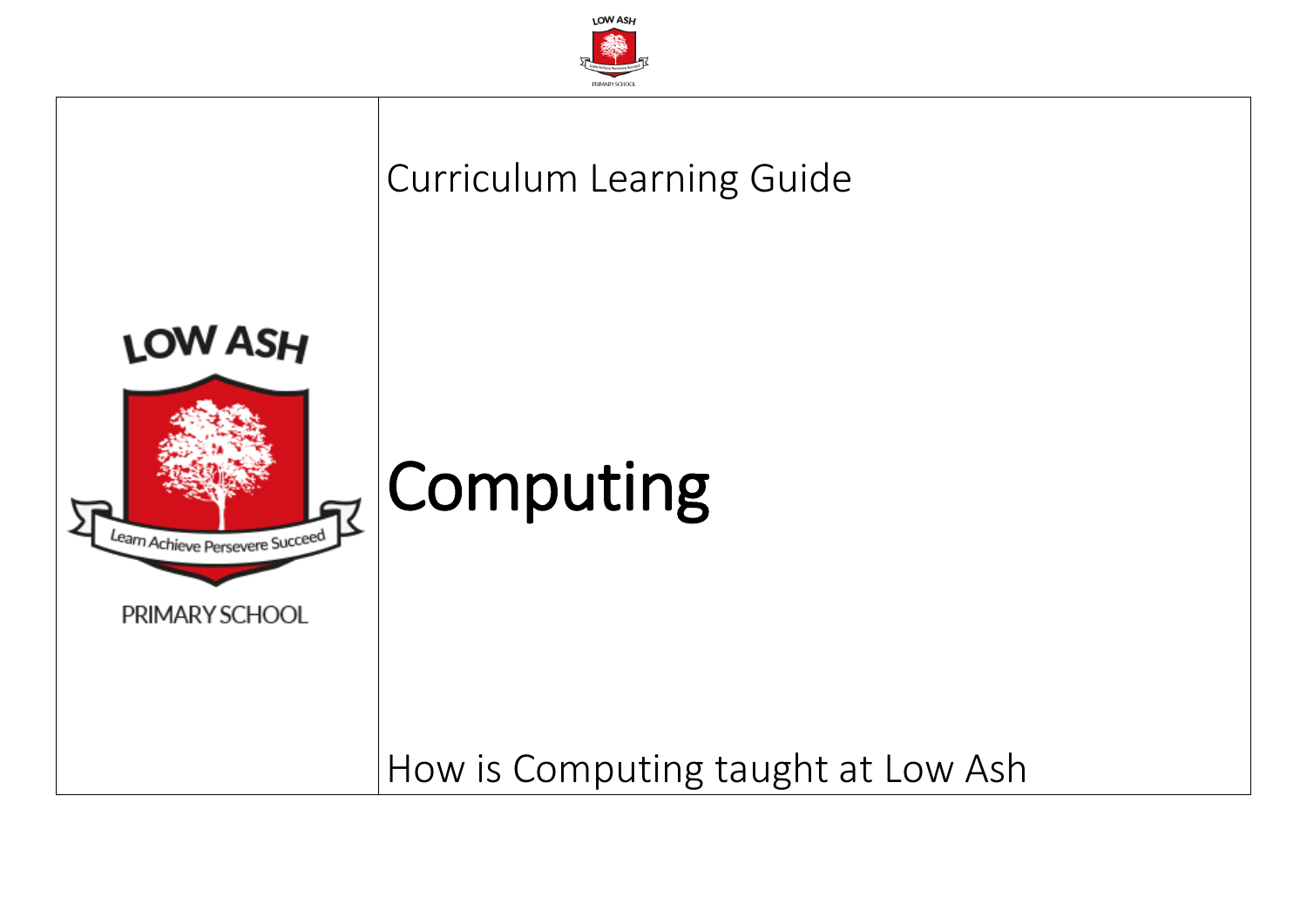

#### Curriculum Intent

### What do we want to achieve with our.....curriculum?

As part of their computing education at Low Ash, our pupils will use underlying ideas to survive and thrive in a world of rapid technological change. In order to make sound, well-informed judgements on issues concerning technology and more in society, our pupils need to explore and engage in a computing curriculum that gives them a broadly based level of technological understanding of the world. Across a huge and continuously growing range of professions, every child at our school will need to make some use of computing technology; if they understand how technology works then this will give them the tools they need to flourish in the future. Computer science is hugely empowering for individuals and for society in general and we want our pupils to feel empowered so that their lives can be changed for the better.

#### *Our computing curriculum will turn our pupils from being "the slaves of technology into its masters…from mere consumers of technological stuff into its creators"*

(Simon Peyton Jones, NCCE Chair).

### Implementation

## How will this be achieved?

Through the use of the 'Purple Mash' Scheme of Work from 2Simple- which is aligned with to the National Curriculum- our pupils will learn how to use technology effectively and with confidence. Use of this scheme allows us to establish a clear and consistent learning journey from Year 1 through to Year 6- ensuring that a high level of provision and continuity is achieved in the process.

Here at Low Ash, learning within computing is split into three main strands, as the National Curriculum: computer science, information technology and digital literacy. Online Safety is taught explicitly at various points through the computing curriculum. As part of the PSHE curriculum at Low Ash, pupils also receive further formal education and discreet guidance on how to stay safe in the online world.

Learning within the computer science strand allows our learning to study computation and computational thinking as well as the design and development of computer systems. With the information technology strand, our pupils continuously refine and develop their creative and productive use and application of computer systems and resources. Finally, within the digital literacy strand of computing, our pupils demonstrate their confident and effective use of computing systems, office applications and the internet.

As part of teaching and learning, the cross-curricular use of computing skills and of school technology as a whole allows our pupils to receive a broad and balanced curriculum which is enhanced by the effective integration and use of technology in our school. This takes place in a variety of contexts such as in History and Geography lessons through the effective use of iPad apps or in Maths lessons to support and enhance pupil engagement and learning.

In our early years setting and following the release of 'Development Matters: Non-statutory curriculum guidance for the early years foundation stage' from the DfE, we recognise that- despite the omission of computing from the early years curriculum- it is essential that our youngest learners are given a broad and engaging exposure to technology and aspects of the computing curriculum; as a result, early years pupils are given a broad range of opportunities to use and understand technology across a range of environments and contexts familiar to them.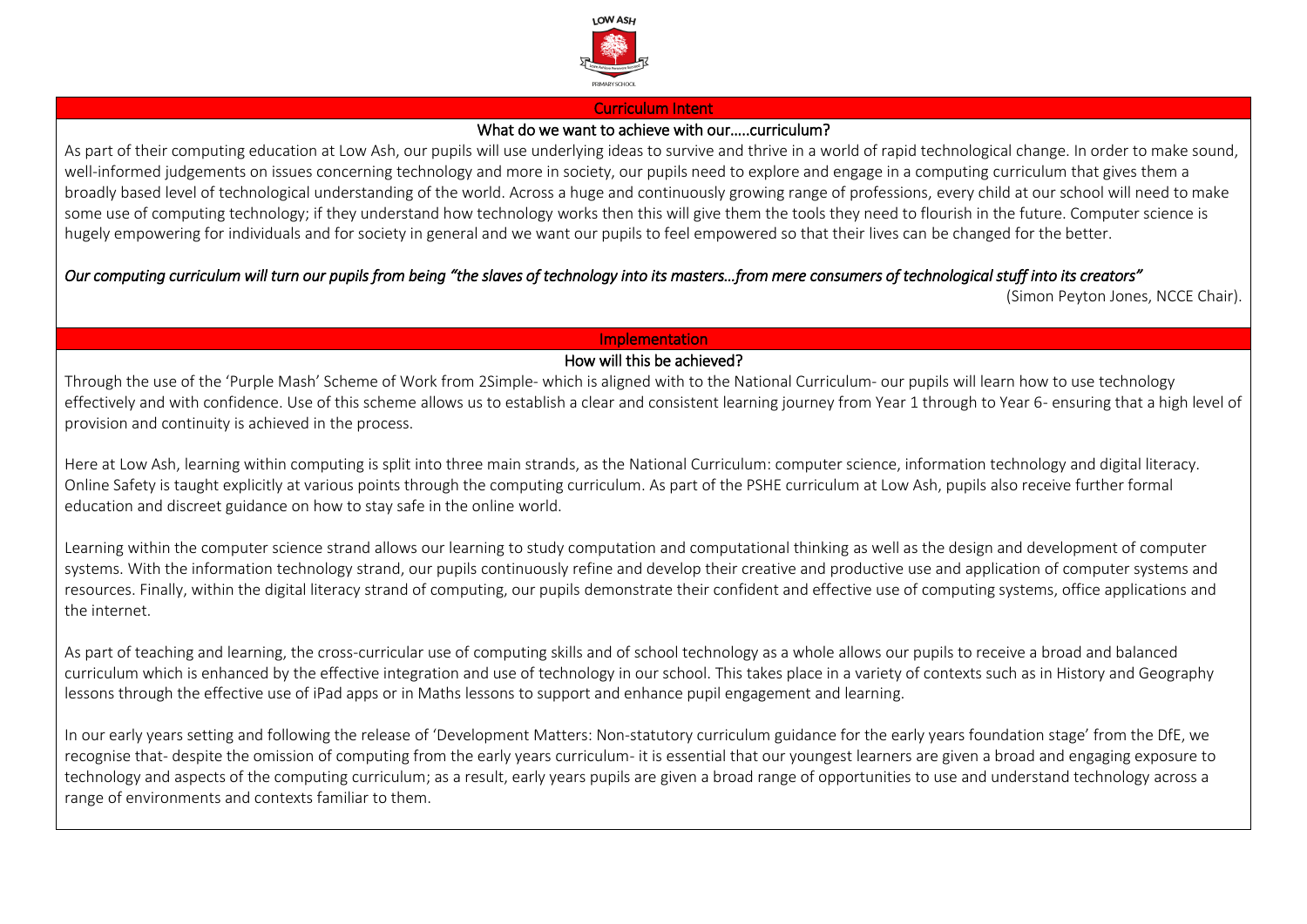

In Key Stage 1, our pupils are taught the fundamental principles of computer science and information technology. They participate in weekly computing lessons which, for our youngest members, are taught in their classroom through the use of an iPad- this allows them to grow in confidence, learning how to log in and use passwords and credentials safely and securely before taking part in lessons based within our school ICT suite. Pupils are introduced to basic programming and learn how to create and debug simple programs using logical reasoning in the process. Learners use technology purposefully to create, organise, store, manipulate and retrieve digital content. Finally, pupils make links between uses of technology at school and at home.

In Key Stage 2, our pupils continue their learning journey by building on their understanding of computer science and information technology and this takes place weekly within their classrooms and the school ICT suite. Pupils continue to consolidate and enhance their understanding of programming and use acquired skills to design, write and debug programs that accomplish specific goals. Additionally, our pupils learn about computer networks such as the internet and consider how they facilitate collaboration and communication with others. Our pupils also learn to select, use and combine a variety of digital software on both desktop computers and iPads to create a range of content.

Online Safety is adopted and promoted throughout the school community in a variety of ways. Within the context of the computing curriculum, pupils in Key Stage 1 are introduced to Online Safety: they are taught about the importance of keeping private information, such as passwords, private and safe. Pupils begin to understand the implications of inappropriate online conduct and are taught ways of reporting inappropriate behaviour and content. In Key Stage 2, pupils build on their prior learning by understanding how to identify more discreet inappropriate behaviours.

In addition to being part of the Computing curriculum at Low Ash, Online Safety is discussed and taught in aspects of our PSHE curriculum under the theme of 'Keeping Safe and Managing Risk'. During these sessions, reference is made to a range of issues and concepts such as 'Netiquette', media distortion and the use of technology. This ensures that our pupils receive the best support and knowledge for the future lives in the online world.

Beyond the classroom setting, there are a number of ways in which we ensure that our pupils are safe in the online world. We celebrate staying safe online annually as part of 'Safer Internet Day'. We include online safety updates in termly editions of 'Low Ash News'. Finally, we ensure that there is continuous communication with parents on matters relating to online safety through use of our various social media platforms as well as informal communication via telephone and face-to-face interaction.

#### Impact

#### What will outcomes for learners be?

Following successful completion of the Low Ash computing curriculum, our pupils will:

- Have a broad range of skills and experience to tackle the digital world of today.
- Have high levels of digital literacy and digital resilience for the digital world of tomorrow.
- Have the knowledge and understanding necessary to allow them to use technology and the internet safely; knowing how to keep themselves and others safe in the online world.
- Achieve age-related expectations for computing, per National Curriculum requirements in England.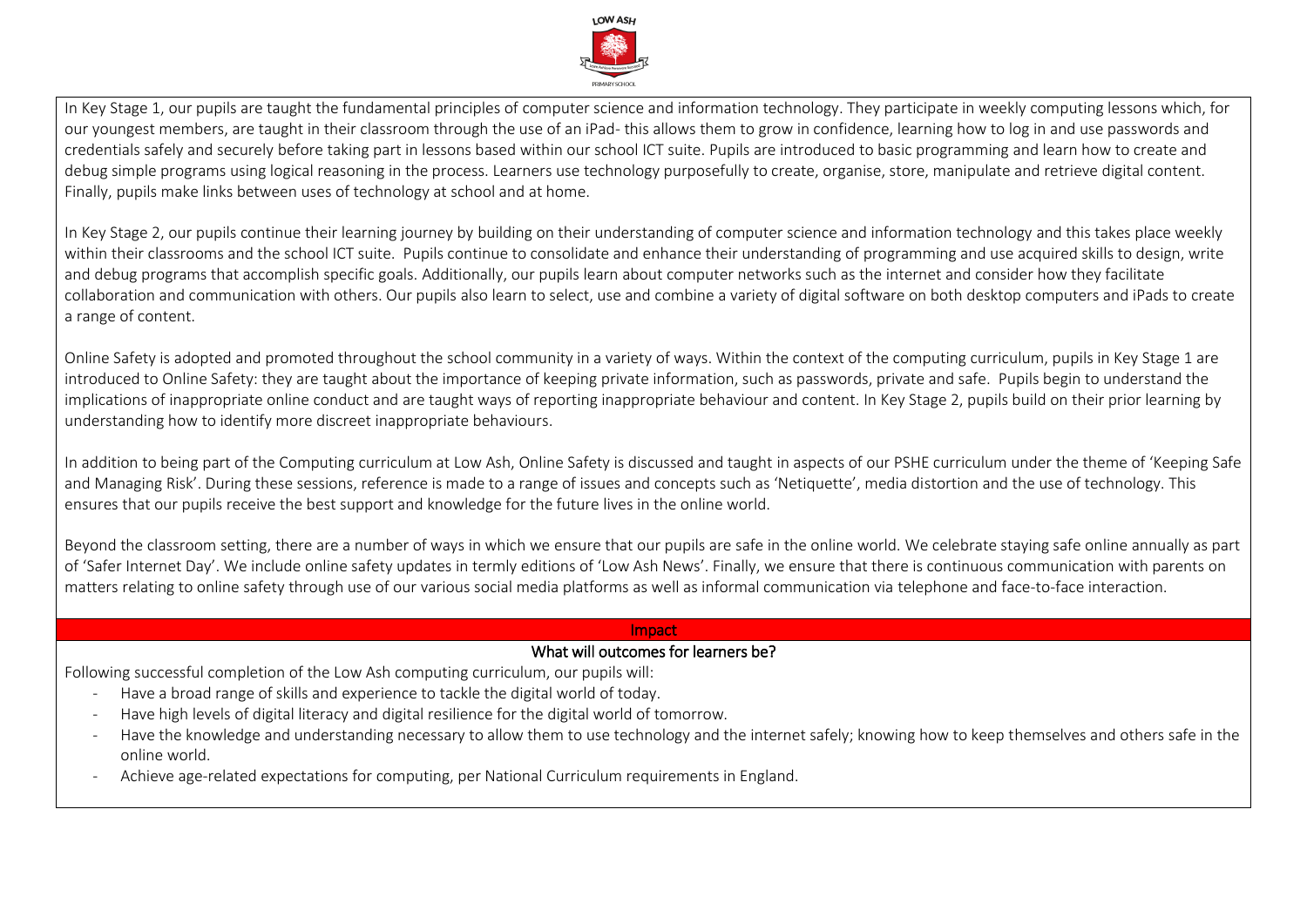

# Overview

The aim of this progression document is to clearly outline how students at Low Ash will develop in the subject of computing throughout their time in school. This progression map follows the National Curriculum computing programmes of study for Key Stage 1 and 2 and has been split into three distinct strands\*:

| <b>Computer Science</b>                           | <b>Information Technology</b>                      | <b>Digital Literacy</b>                               |
|---------------------------------------------------|----------------------------------------------------|-------------------------------------------------------|
| The study of computation and computational        | The creative and productive use and application of | The ability to use computer systems confidently       |
| thinking as well as the design and development of | computer systems- particularly in organisations.   | and effectively including; keyboard and mouse         |
| computer systems.                                 |                                                    | skills; use of 'office applications'; the safe use of |
|                                                   |                                                    | the internet.                                         |

\**Computing in the National Curriculum, NAACE*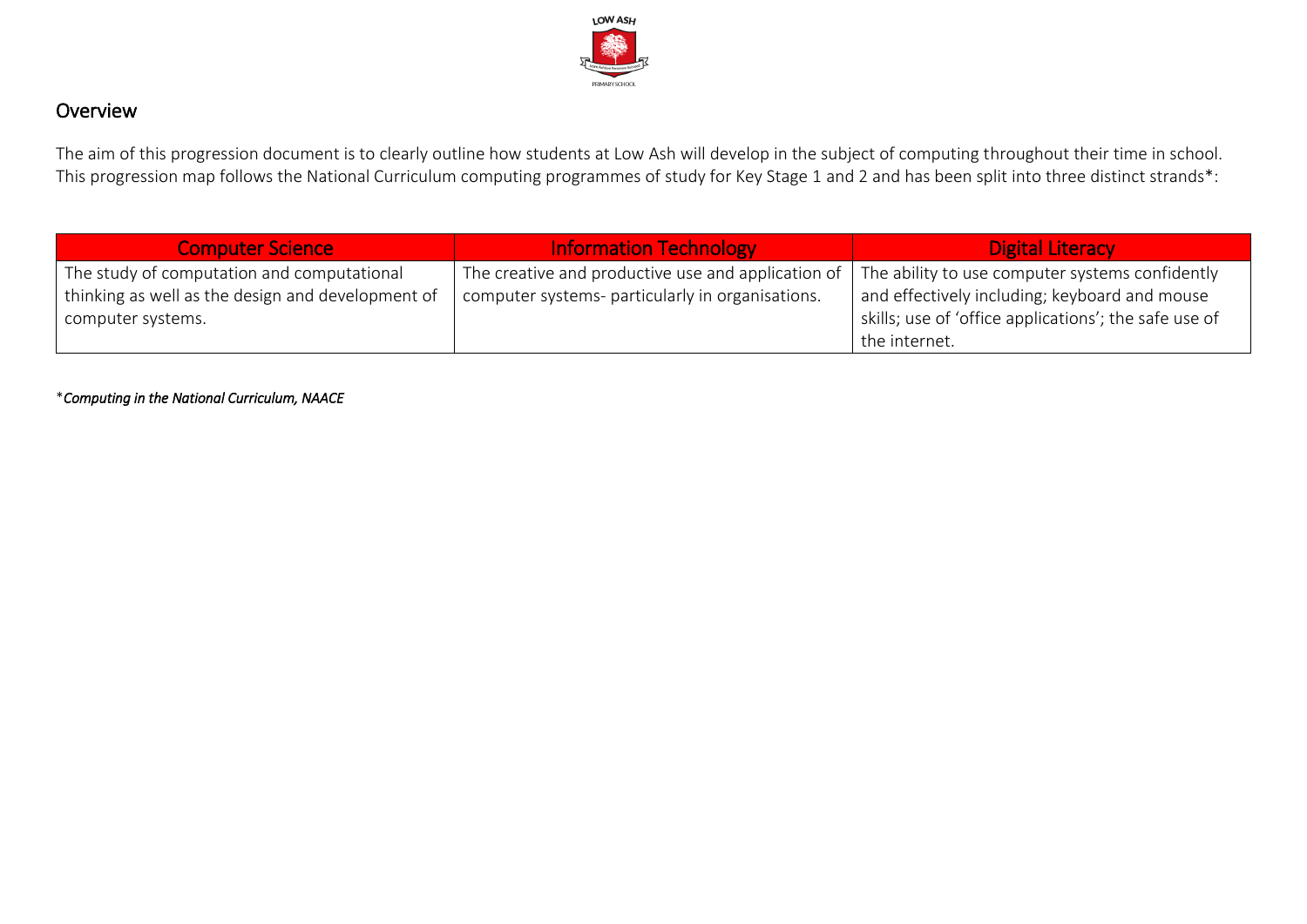

| KS1                                |                                                                   | <b>Computer Science</b>                                                                                                                                                                                                                                                                                                                                                                                                                                                                                                                                                          |                                                                                                                                                                                                             |                                                                                                                                                                                                                                           | <b>Information</b><br><b>Technology</b>                                                                                                                                                            | <b>Digital Literacy</b>                                                                                                                                                                                                                                                       |                                                                                                                                                                                                                                                |  |  |  |
|------------------------------------|-------------------------------------------------------------------|----------------------------------------------------------------------------------------------------------------------------------------------------------------------------------------------------------------------------------------------------------------------------------------------------------------------------------------------------------------------------------------------------------------------------------------------------------------------------------------------------------------------------------------------------------------------------------|-------------------------------------------------------------------------------------------------------------------------------------------------------------------------------------------------------------|-------------------------------------------------------------------------------------------------------------------------------------------------------------------------------------------------------------------------------------------|----------------------------------------------------------------------------------------------------------------------------------------------------------------------------------------------------|-------------------------------------------------------------------------------------------------------------------------------------------------------------------------------------------------------------------------------------------------------------------------------|------------------------------------------------------------------------------------------------------------------------------------------------------------------------------------------------------------------------------------------------|--|--|--|
| <b>Nursery</b><br><b>Reception</b> | <b>Statement</b><br><b>Outcome</b><br>Statement<br><b>Outcome</b> | In our early years setting and following the release of 'Development Matters: Non-statutory curriculum guidance for the early years foundation<br>stage' from the DfE, we recognise that- despite the omission of computing from the early years curriculum- it is essential that our youngest<br>learners are given a broad and engaging exposure to technology and aspects of the computing curriculum; as a result, early years pupils are<br>given a broad range of opportunities to use and understand technology in a range of environments and contexts familiar to them. |                                                                                                                                                                                                             |                                                                                                                                                                                                                                           |                                                                                                                                                                                                    |                                                                                                                                                                                                                                                                               |                                                                                                                                                                                                                                                |  |  |  |
| Year 1                             | <b>Statement</b>                                                  | Understand what<br>algorithms are; how<br>they are<br>implemented as<br>programs on digital<br>devices and that<br>programmes execute<br>by following precise<br>instructions.                                                                                                                                                                                                                                                                                                                                                                                                   | Create and debug<br>simple programs                                                                                                                                                                         | Use logical reasoning<br>to predict the<br>behaviour of simple<br>programs.                                                                                                                                                               | Use technology<br>purposefully to<br>create, organise,<br>store, manipulate<br>and retrieve digital<br>content.                                                                                    | Recognise common<br>uses of information<br>technology beyond<br>school.                                                                                                                                                                                                       | Use technology safely<br>and respectfully,<br>keeping personal<br>information private;<br>identify where to go<br>for help and support<br>when they have<br>concerns about<br>content or contact on<br>the internet or online<br>technologies. |  |  |  |
|                                    | <b>Outcome</b>                                                    | Children understand<br>that an algorithm is a<br>set of instructions<br>used to solve a<br>problem or achieve<br>an objective.<br>They know that an<br>algorithm written for<br>a computer is a<br>program.                                                                                                                                                                                                                                                                                                                                                                      | Children can work<br>out what is wrong<br>with a simple<br>algorithm when the<br>steps are out of<br>order.<br>They can write their<br>own simple<br>algorithm.<br>They can make logical<br>attempts to fix | When looking at a<br>program, children<br>can read code one<br>line at a time.<br>They make good<br>attempts to envision<br>the bigger picture of<br>the overall effect of<br>the program i.e. what<br>is the purpose of this<br>program? | Children are able to<br>sort, collate, edit and<br>store simple digital<br>content;<br>They can name, save<br>and retrieve their<br>work and follow<br>simple instructions to<br>access resources. | Children understand<br>what is meant by<br>technology and can<br>identify a variety of<br>examples both in and<br>out of school.<br>They can make a<br>distinction between<br>objects that use<br>modern technology<br>and those that do not<br>e.g. microwave vs a<br>chair. | Children understand<br>the importance of<br>keeping information-<br>such as their<br>usernames and<br>passwords- private<br>and actively<br>demonstrate this in<br>lessons.<br>Children save their<br>work in their own<br>private space.      |  |  |  |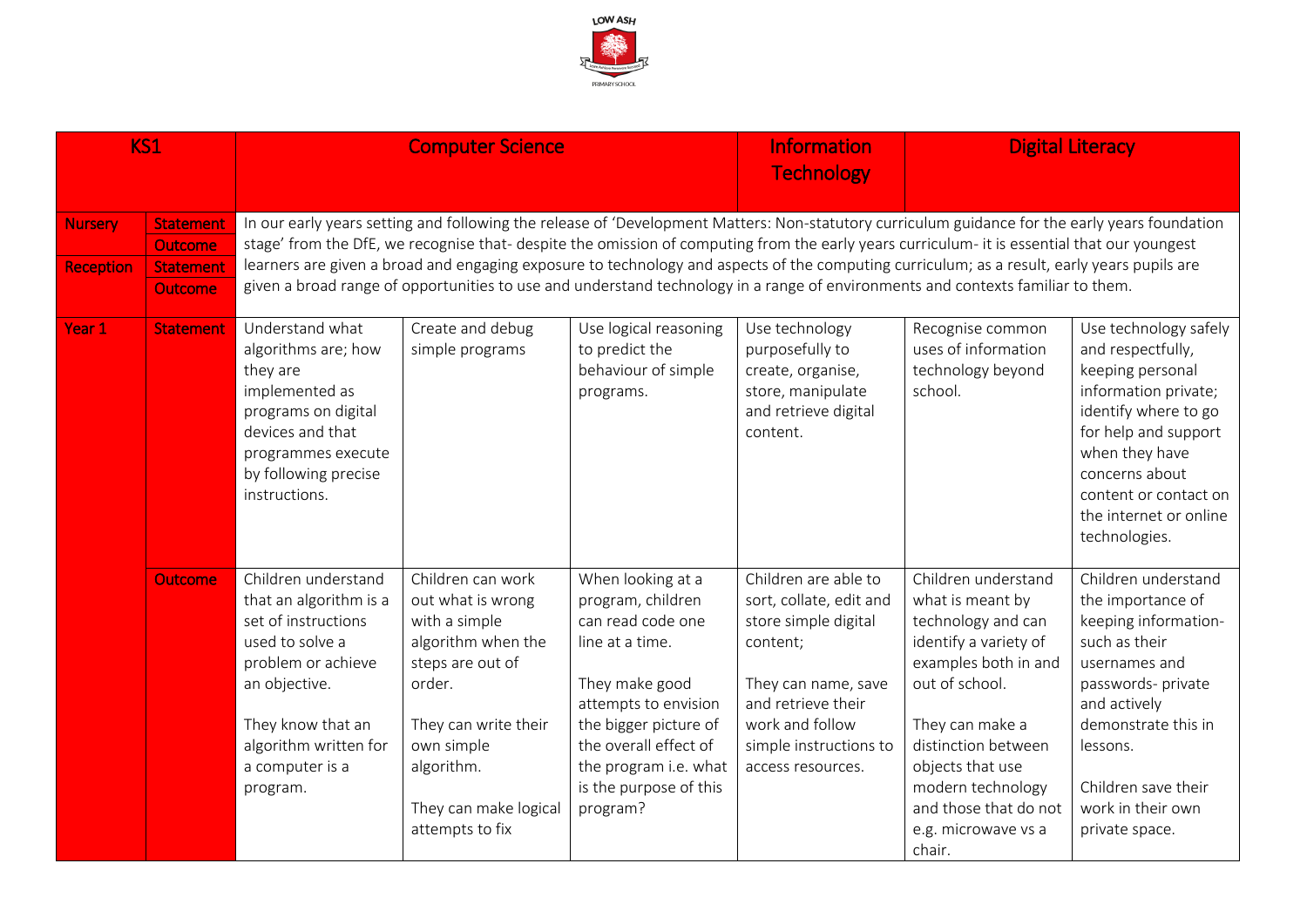

|                                       |                                                                                                                                                                                 | unexpected<br>outcomes.                                                                                                                                                                                                           |                                                                                                                                                                                                                          |                                                                                                                                                                                                                                                                                            |                                                                                                                                                                                                                                                                                                                          |                                                                                                                                                                                                                                                                                                     |
|---------------------------------------|---------------------------------------------------------------------------------------------------------------------------------------------------------------------------------|-----------------------------------------------------------------------------------------------------------------------------------------------------------------------------------------------------------------------------------|--------------------------------------------------------------------------------------------------------------------------------------------------------------------------------------------------------------------------|--------------------------------------------------------------------------------------------------------------------------------------------------------------------------------------------------------------------------------------------------------------------------------------------|--------------------------------------------------------------------------------------------------------------------------------------------------------------------------------------------------------------------------------------------------------------------------------------------------------------------------|-----------------------------------------------------------------------------------------------------------------------------------------------------------------------------------------------------------------------------------------------------------------------------------------------------|
| Year <sub>2</sub><br><b>Statement</b> | Understand what<br>algorithms are; how<br>they are<br>implemented as<br>programs on digital<br>devices and that<br>programmes execute<br>by following precise<br>instructions.  | Create and debug<br>simple programs                                                                                                                                                                                               | Use logical reasoning<br>to predict the<br>behaviour of simple<br>programs.                                                                                                                                              | Use technology<br>purposefully to<br>create, organise,<br>store, manipulate<br>and retrieve digital<br>content.                                                                                                                                                                            | Recognise common<br>uses of information<br>technology beyond<br>school.                                                                                                                                                                                                                                                  | Use technology safely<br>and respectfully,<br>keeping personal<br>information private;<br>identify where to go<br>for help and support<br>when they have<br>concerns about<br>content or contact on<br>the internet or online<br>technologies.                                                      |
| <b>Outcome</b>                        | Children can explain<br>that an algorithm is a<br>set of instructions to<br>complete a task.<br>Children understand<br>that they need to be<br>precise with their<br>algorithms | Children can create a<br>program that<br>achieves a specific<br>purpose.<br>They can identify and<br>correct some errors.<br>Program designs<br>display a growing<br>awareness of the<br>need for logical,<br>programmable steps. | Children can identify<br>the parts of a<br>program that<br>respond to specific<br>events and initiate<br>specific actions;<br>E.g. they can write a<br>cause and effect<br>sentence of what will<br>happen in a program. | Children can organise<br>data using a<br>database.<br>They can retrieve<br>specific data by<br>conducting searches.<br>They are able to edit<br>more complex digital<br>data.<br>They can name, save<br>and retrieve content.<br>They use a range of<br>media in their digital<br>content. | Children can<br>effectively retrieve<br>relevant, purposeful<br>digital content using<br>a search engine.<br>They can apply their<br>learning of effective<br>searching beyond the<br>classroom<br>They make links<br>between technology<br>they see around<br>them, coding and<br>multimedia work<br>they do in school. | Children know the<br>implications of<br>inappropriate online<br>searches.<br>They begin to<br>understand how<br>things are shared<br>electronically.<br>They develop an<br>understanding of<br>using email safely.<br>They know ways of<br>reporting<br>inappropriate<br>behaviours and<br>content. |
| KS <sub>2</sub>                       |                                                                                                                                                                                 | <b>Computer Science</b>                                                                                                                                                                                                           |                                                                                                                                                                                                                          |                                                                                                                                                                                                                                                                                            | <b>Information Technology</b>                                                                                                                                                                                                                                                                                            | <b>Digital Literacy</b>                                                                                                                                                                                                                                                                             |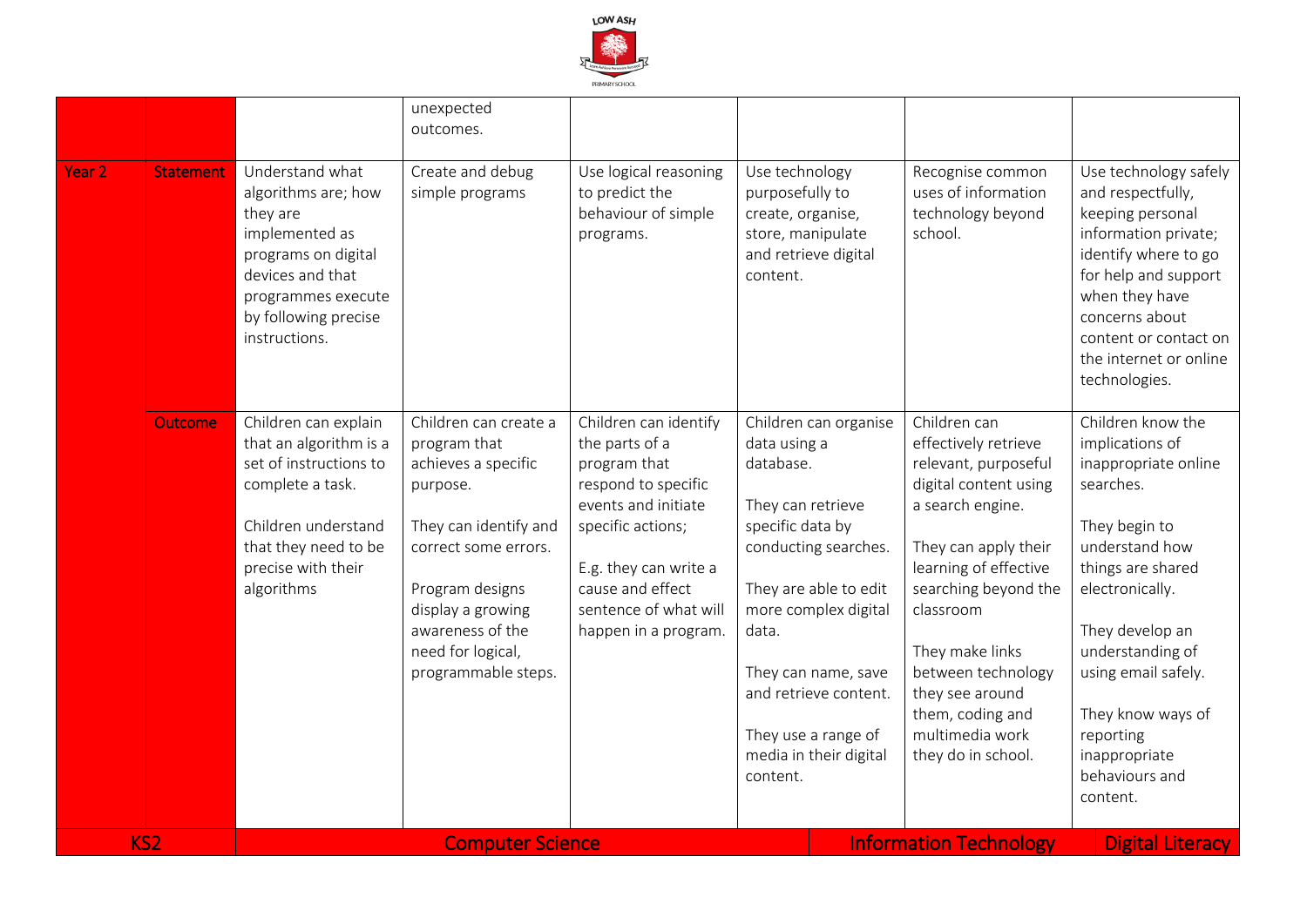

| Year <sub>3</sub> | <b>Statement</b> | Design, write and<br>debug programs<br>that accomplish<br>specific goals.<br>Solve problems by<br>decomposing<br>them into smaller<br>parts.                                                                                                                     | Use sequence,<br>selection and<br>repetition in<br>programs; work<br>with variables and<br>various forms of<br>input and output.                                                                         | Use logical<br>reasoning to<br>explain how some<br>simple algorithms<br>work. Detect and<br>correct errors in<br>algorithms and<br>programs.                                                                                                 | Understand<br>computer<br>networks<br>including the<br>internet; how<br>they offer<br>opportunities for<br>collaboration and<br>communication.                     | Use search<br>technologies<br>effectively and<br>appreciate how<br>results are<br>selected and<br>ranked.                                                                                           | Select, use and<br>combine a variety<br>of software on a<br>range of digital<br>devices to design<br>and create a<br>range of<br>programs,<br>systems and<br>content.                                                                     | Use technology<br>safely,<br>respectfully and<br>responsibly;<br>recognise<br>acceptable/unacc<br>eptable<br>behaviour;<br>identify a range of<br>ways to report<br>concern about<br>content and<br>contact.                                                                                                                                      |
|-------------------|------------------|------------------------------------------------------------------------------------------------------------------------------------------------------------------------------------------------------------------------------------------------------------------|----------------------------------------------------------------------------------------------------------------------------------------------------------------------------------------------------------|----------------------------------------------------------------------------------------------------------------------------------------------------------------------------------------------------------------------------------------------|--------------------------------------------------------------------------------------------------------------------------------------------------------------------|-----------------------------------------------------------------------------------------------------------------------------------------------------------------------------------------------------|-------------------------------------------------------------------------------------------------------------------------------------------------------------------------------------------------------------------------------------------|---------------------------------------------------------------------------------------------------------------------------------------------------------------------------------------------------------------------------------------------------------------------------------------------------------------------------------------------------|
|                   | <b>Outcome</b>   | Children can turn<br>a simple real-life<br>situation into an<br>algorithm for a<br>program by<br>breaking it down<br>into manageable<br>parts.<br>They can identify<br>and error within<br>their program<br>that prevents it<br>from working and<br>then fix it. | Children design<br>and code a<br>program that<br>follows a simple<br>sequence.<br>They experiment<br>with timers to<br>achieve<br>repetition.<br>Begin to<br>understand how<br>variables can be<br>used. | Children's designs<br>for their programs<br>show new<br>knowledge of<br>coding structures;<br>Use of 'if'<br>statements,<br>variables and<br>repetition.<br>They can 'read'<br>programs with<br>several steps and<br>predict the<br>outcome. | Children know a<br>range of ways in<br>which the<br>internet can be<br>used for<br>communication<br>They can open,<br>respond to and<br>attach files to<br>emails. | Children can carry<br>out simple<br>searches to<br>retrieve digital<br>content.<br>They know that,<br>when they do<br>this, they are<br>connecting to the<br>internet and using<br>a search engine. | Children can<br>collect, analyse,<br>evaluate and<br>present data and<br>information using<br>a selection of<br>software.<br>They can use a<br>branching<br>database.<br>They can create<br>purposeful<br>content to attach<br>to emails. | Children know the<br>importance of<br>having a secure<br>password that<br>shouldn't be<br>shared with<br>anyone.<br>Children can<br>explain the<br>negative<br>consequences of<br>not keeping<br>passwords safe<br>and secure.<br>They understand<br>the importance of<br>their conduct<br>when using<br>communication<br>tools such as<br>email. |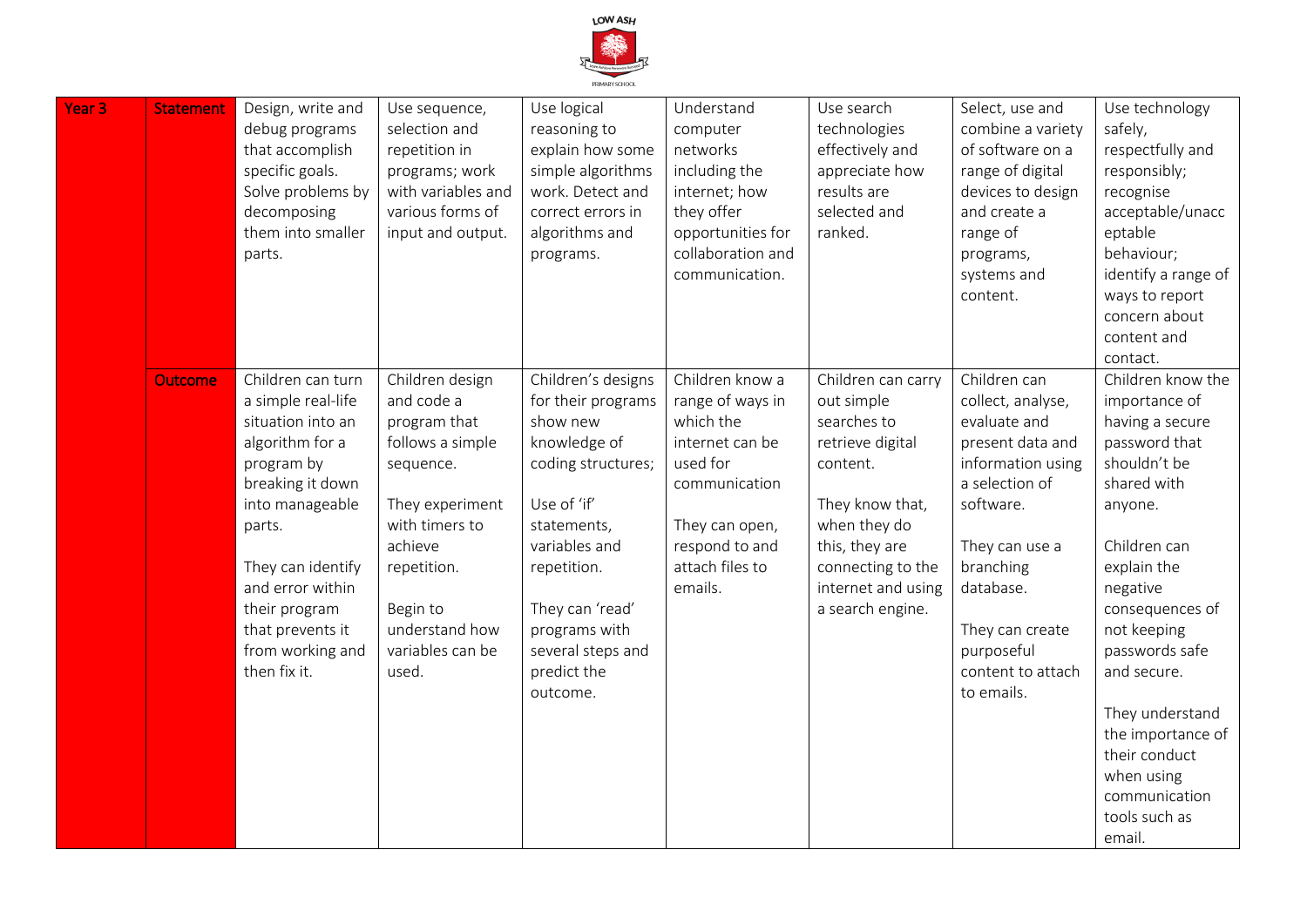

| Year <sub>4</sub> | <b>Statement</b> | Design, write and<br>debug programs<br>that accomplish<br>specific goals.<br>Solve problems by<br>decomposing<br>them into smaller<br>parts.                                                                                           | Use sequence,<br>selection and<br>repetition in<br>programs; work<br>with variables and<br>various forms of<br>input and output.                                                                             | Use logical<br>reasoning to<br>explain how some<br>simple algorithms<br>work. Detect and<br>correct errors in<br>algorithms and<br>programs. | Understand<br>computer<br>networks<br>including the<br>internet; how<br>they offer<br>opportunities for<br>collaboration and<br>communication. | Use search<br>technologies<br>effectively and<br>appreciate how<br>results are<br>selected and<br>ranked.                                                                                     | Select, use and<br>combine a variety<br>of software on a<br>range of digital<br>devices to design<br>and create a<br>range of<br>programs,<br>systems and<br>content.                         | Use technology<br>safely,<br>respectfully and<br>responsibly;<br>recognise<br>acceptable/unacc<br>eptable<br>behaviour;<br>identify a range of<br>ways to report<br>concern about<br>content and<br>contact.                                                                         |
|-------------------|------------------|----------------------------------------------------------------------------------------------------------------------------------------------------------------------------------------------------------------------------------------|--------------------------------------------------------------------------------------------------------------------------------------------------------------------------------------------------------------|----------------------------------------------------------------------------------------------------------------------------------------------|------------------------------------------------------------------------------------------------------------------------------------------------|-----------------------------------------------------------------------------------------------------------------------------------------------------------------------------------------------|-----------------------------------------------------------------------------------------------------------------------------------------------------------------------------------------------|--------------------------------------------------------------------------------------------------------------------------------------------------------------------------------------------------------------------------------------------------------------------------------------|
|                   | <b>Outcome</b>   | Children's designs<br>show that they<br>are thinking of<br>how to<br>accomplish this in<br>code using coding<br>structures for<br>selection and<br>repetition.<br>They make<br>improved<br>attempts to<br>debug their own<br>programs. | Children's use of<br>timers to achieve<br>repetition are<br>becoming more<br>logical.<br>Children are able<br>to use and<br>manipulate the<br>value of variables<br>when they are<br>storing<br>information. | They can trace<br>code and use<br>step-through<br>methods to<br>identify errors in<br>code and make<br>logical attempts<br>to correct this.  | Children<br>recognise the<br>main component<br>parts of hardware<br>which allow<br>computers to join<br>and form a<br>network.                 | Children<br>understand the<br>function, features<br>and layout of a<br>search engine.<br>They can appraise<br>selected<br>webpages for<br>credibility and<br>information at a<br>basic level. | Children are able<br>to make<br>improvements to<br>digital solutions<br>based on<br>feedback.<br>Children make<br>informed<br>software choices<br>when presenting<br>information and<br>data. | Children can<br>explore key<br>concepts relating<br>to online safety<br>using concept<br>mapping.<br>They can help<br>others to<br>understand the<br>importance of<br>online safety.<br>Children know a<br>range of ways of<br>reporting<br>inappropriate<br>content and<br>contact. |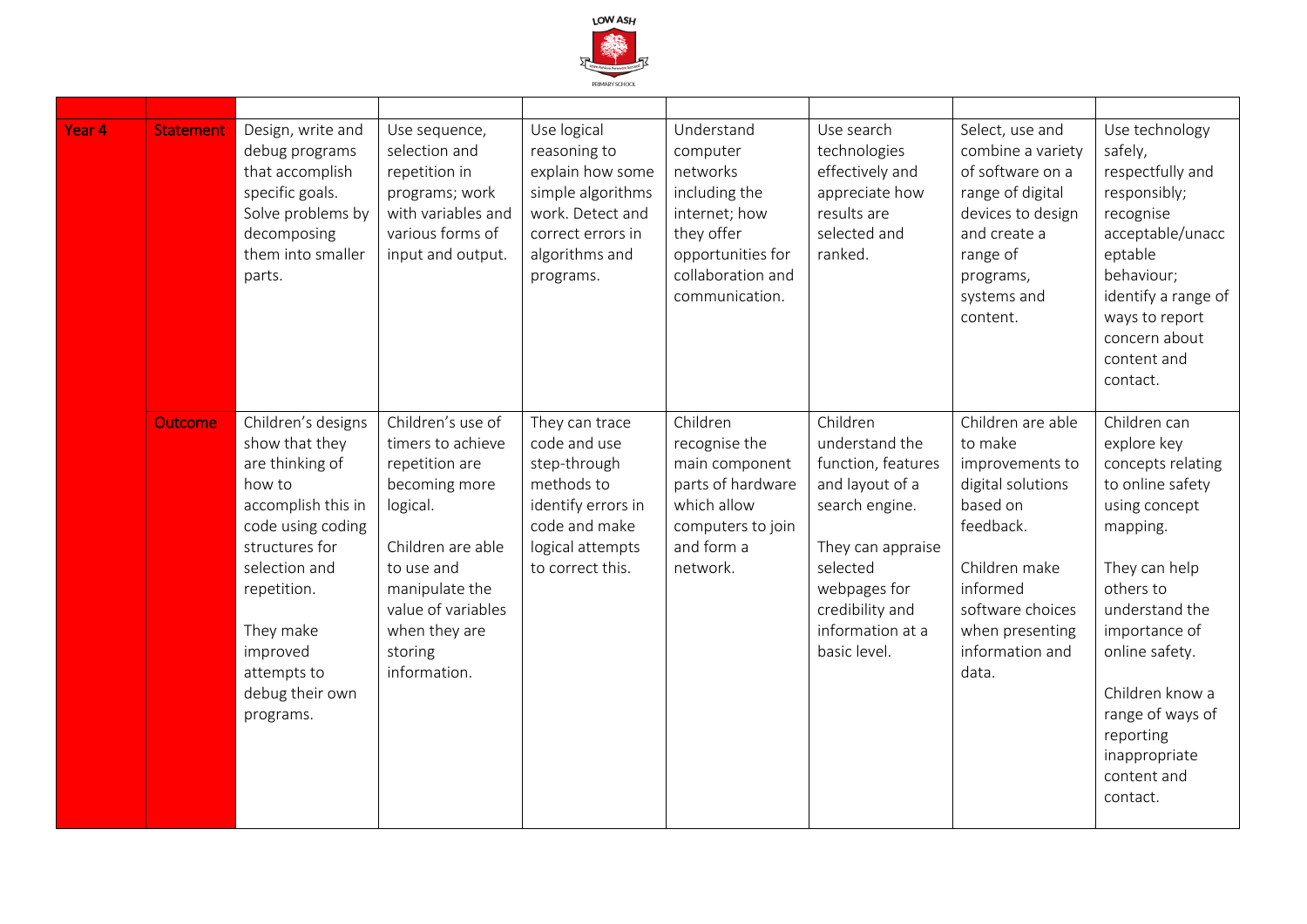

| Year <sub>5</sub> | <b>Statement</b> | Design, write and<br>debug programs<br>that accomplish<br>specific goals.<br>Solve problems by<br>decomposing<br>them into smaller<br>parts.                                                                                                                      | Use sequence,<br>selection and<br>repetition in<br>programs; work<br>with variables and<br>various forms of<br>input and output.                                                                                                               | Use logical<br>reasoning to<br>explain how some<br>simple algorithms<br>work. Detect and<br>correct errors in<br>algorithms and<br>programs.                                  | Understand<br>computer<br>networks<br>including the<br>internet; how<br>they offer<br>opportunities for<br>collaboration and<br>communication.                                                                                                      | Use search<br>technologies<br>effectively and<br>appreciate how<br>results are<br>selected and<br>ranked.                                                                                                                      | Select, use and<br>combine a variety<br>of software on a<br>range of digital<br>devices to design<br>and create a<br>range of<br>programs,<br>systems and<br>content.                                                                                                                                      | Use technology<br>safely,<br>respectfully and<br>responsibly;<br>recognise<br>acceptable/unacc<br>eptable<br>behaviour;<br>identify a range of<br>ways to report<br>concern about<br>content and<br>contact.                                  |
|-------------------|------------------|-------------------------------------------------------------------------------------------------------------------------------------------------------------------------------------------------------------------------------------------------------------------|------------------------------------------------------------------------------------------------------------------------------------------------------------------------------------------------------------------------------------------------|-------------------------------------------------------------------------------------------------------------------------------------------------------------------------------|-----------------------------------------------------------------------------------------------------------------------------------------------------------------------------------------------------------------------------------------------------|--------------------------------------------------------------------------------------------------------------------------------------------------------------------------------------------------------------------------------|------------------------------------------------------------------------------------------------------------------------------------------------------------------------------------------------------------------------------------------------------------------------------------------------------------|-----------------------------------------------------------------------------------------------------------------------------------------------------------------------------------------------------------------------------------------------|
|                   | <b>Outcome</b>   | Children attempt<br>to create more<br>complex<br>algorithms for a<br>program by<br>breaking it down<br>into manageable<br>parts.<br>They can identify<br>the approximate<br>cause of a bug but<br>may need support<br>when finding a<br>specific line of<br>code. | Children can<br>translate<br>algorithms that<br>include sequence,<br>selection and<br>repetition into<br>code with<br>increasing ease.<br>They are<br>combining<br>sequence,<br>selection and<br>repetition with<br>other coding<br>structures | When they code,<br>the children are<br>beginning to<br>include structural<br>and<br>organisational<br>elements to their<br>coding such as<br>tabs and naming<br>of variables. | Children<br>understand the<br>value of computer<br>networks but are<br>also aware of the<br>main dangers.<br>Children can<br>select the most<br>appropriate form<br>of online<br>communication<br>based on<br>requirements e.g.<br>email or Padlet. | Children search<br>with greater<br>complexity for<br>digital content<br>when using a<br>search engine.<br>They are able to<br>explain in some<br>detail how<br>credible a<br>webpage is and<br>the information it<br>contains. | Children are able<br>to make<br>appropriate<br>improvements to<br>digital solutions<br>based on<br>feedback received<br>and can<br>confidently<br>comment on the<br>success of the<br>solution.<br>Children are able<br>to collaborate to<br>create content<br>and solutions<br>using digital<br>software. | Children have a<br>secure knowledge<br>of common online<br>safety rules.<br>Children implicitly<br>relate appropriate<br>online behaviour<br>to their right to<br>personal privacy<br>and mental<br>wellbeing of<br>themselves and<br>others. |
| Year <sub>6</sub> | <b>Statement</b> | Design, write and<br>debug programs                                                                                                                                                                                                                               | Use sequence,<br>selection and                                                                                                                                                                                                                 | Use logical<br>reasoning to                                                                                                                                                   | Understand<br>computer                                                                                                                                                                                                                              | Use search<br>technologies                                                                                                                                                                                                     | Select, use and<br>combine a variety                                                                                                                                                                                                                                                                       | Use technology<br>safely,                                                                                                                                                                                                                     |